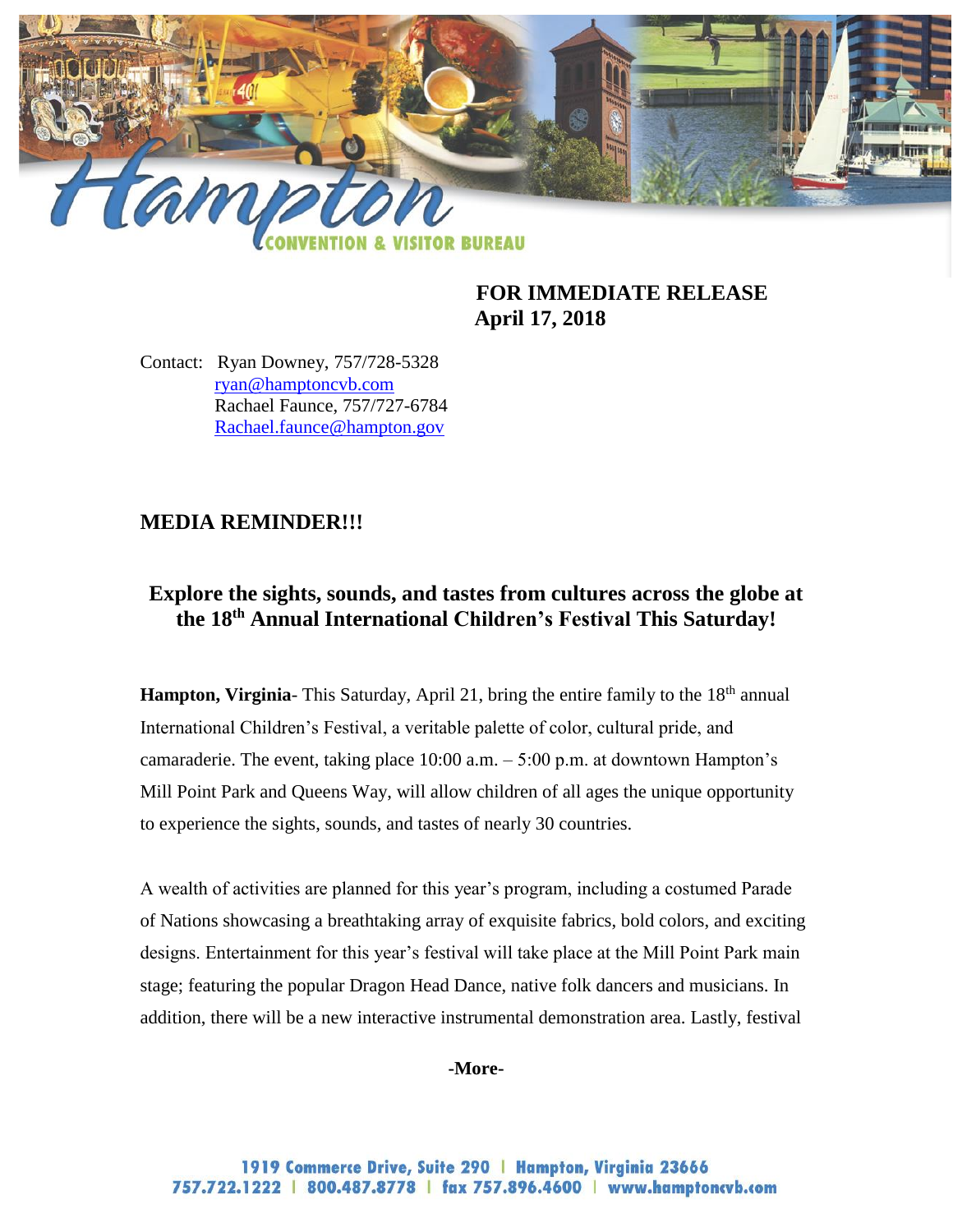**MEDIA REMINDER!!! Explore the sights, sounds, and tastes from cultures across the globe at the 18th Annual International Children's Festival This Saturday!- Page 2**

goers will enjoy a family entertainment area complete with life size international games and the Great Wall of Art returns with creations by the countries.

To help children further simulate real travel and enhance their worldwide journey, Passports to Adventure will be available for FREE and child will be entered into a special "World Traveler" prize drawing. Any time a child visits a country, they will have their visas stamped to confirm their interaction with the ambassadors of that country.

In addition to the activities of the day, vendors will offer (for a fee) exotic and tempting treats from around the globe. The designated food court area will remain open until the conclusion of the festival.

For more information on the 18th annual International Children's Festival, dial 757/727- 8311 or check out [www.hampton.gov/parks/icf.](http://www.hampton.gov/parks/icf) Admission to the festival is free and ample free parking is available throughout downtown. Imagine the fun your family will have traveling the world in downtown Hampton!

## **2018 INTERNATIONAL CHILDREN'S FESTIVAL Participating Countries**

American Samoa Armenia Caribbean Islands China Colombia (Returning) Cornwall Dominican Republic Egypt England **-More-**